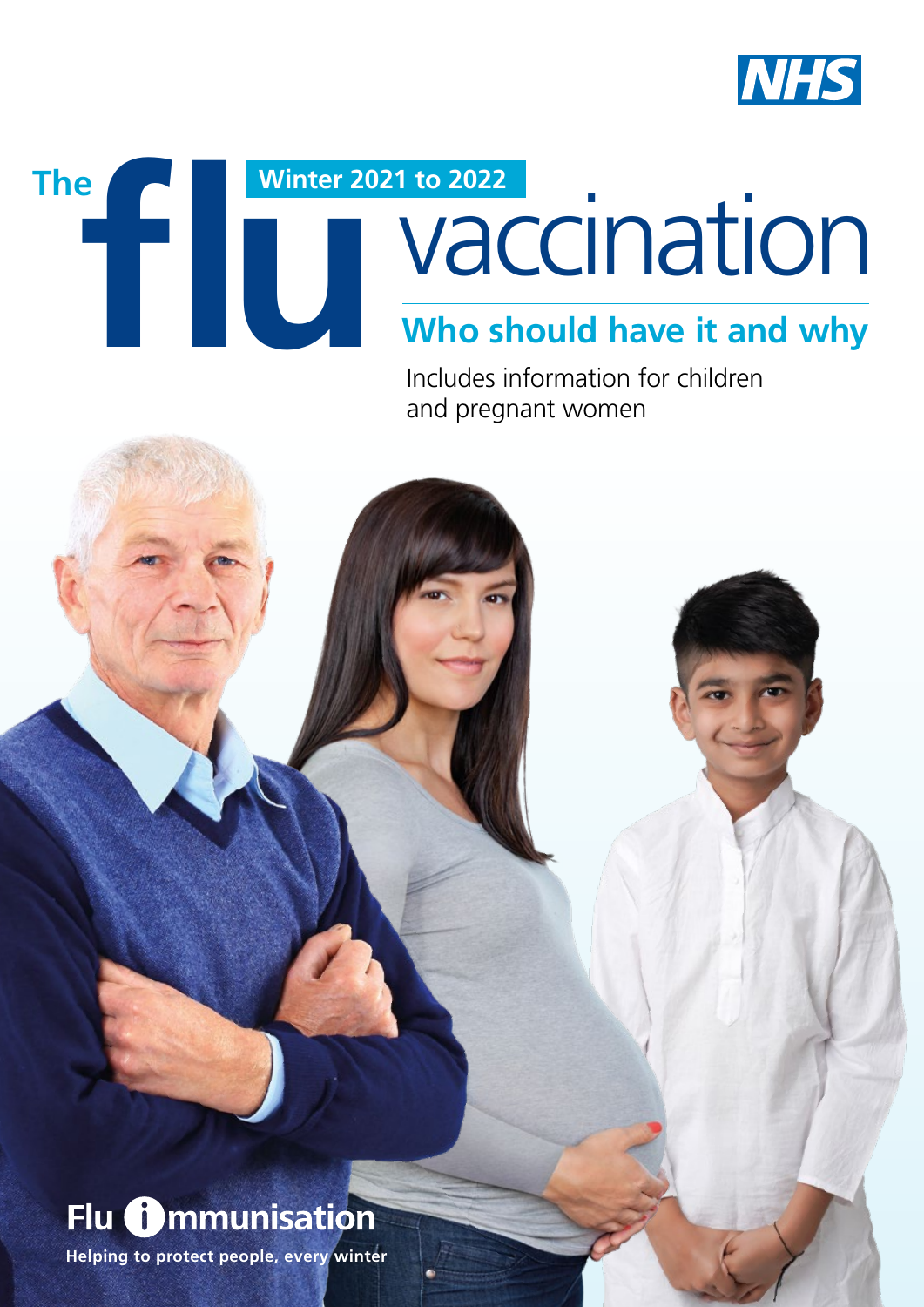This leaflet explains how you can help protect yourself and your children against flu this coming winter, and why it's very important that people who are at increased risk from fu have their free vaccination every year.

## **What is fu? Isn't it just a heavy cold?**

Flu occurs every year, usually in the winter, which is why it's sometimes called seasonal fu. It's a highly infectious disease with symptoms that come on very quickly.

Colds are much less serious and usually start gradually with a stuffy or runny nose and a sore throat. A bad bout of fu can be much worse than a heavy cold.

The most common symptoms of flu are fever, chills, headache. aches and pains in the joints and muscles, and extreme tiredness. Healthy individuals usually recover within 2 to 7 days, but for some the disease can lead to hospitalisation, permanent disability or even death.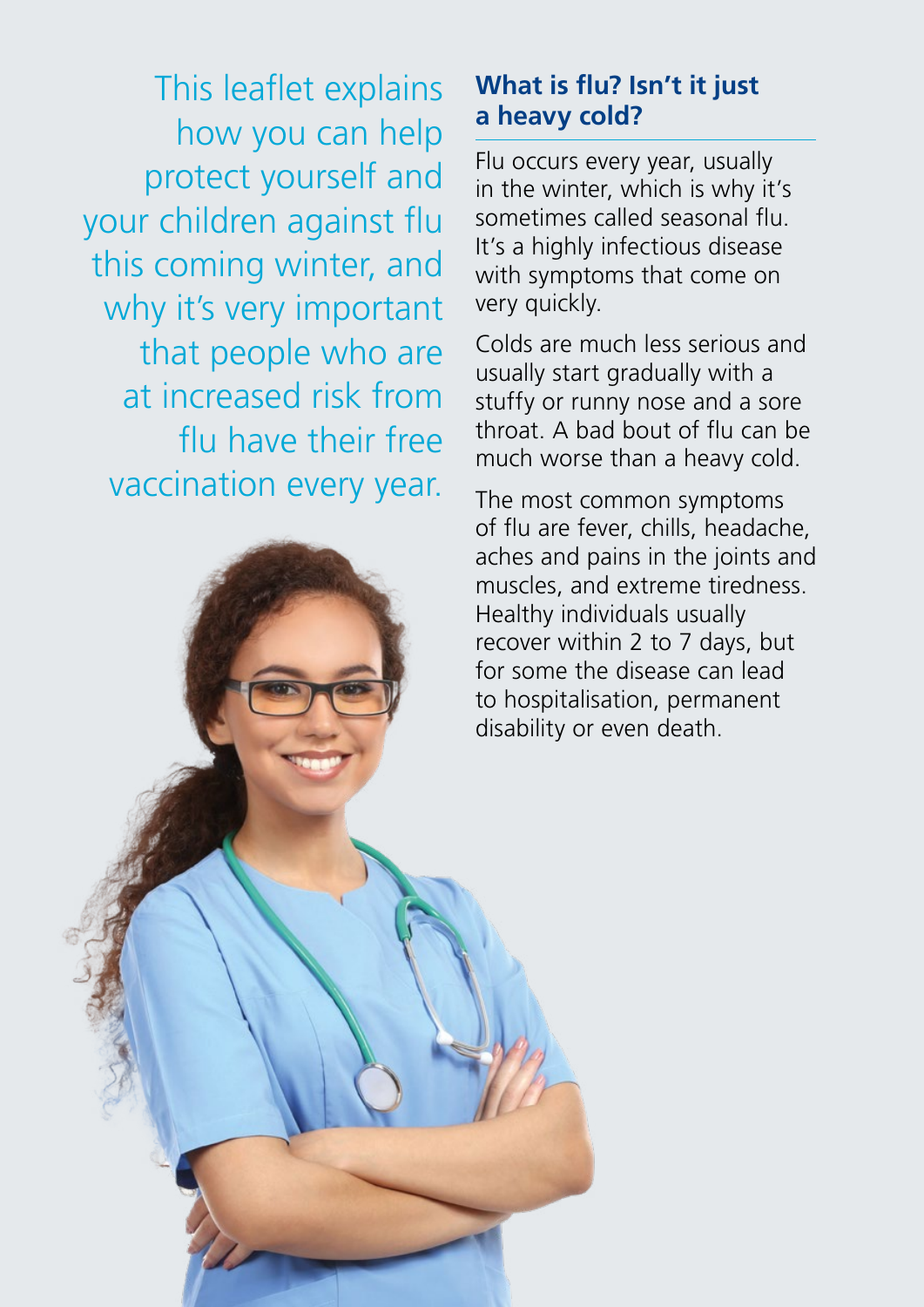## **What causes fu?**

Flu is caused by infuenza viruses that infect the windpipe and lungs. And because it's caused by viruses and not bacteria, antibiotics won't treat it. However, if there are complications from getting flu, antibiotics may be needed.

## **How do you catch fu?**

When an infected person coughs or sneezes, they spread the fu virus in tiny droplets of saliva over a wide area. These droplets can then be breathed in by other people or they can be picked up by touching surfaces where the droplets have landed.

Flu vaccines help protect against the main types of flu virus circulating

You can prevent the spread of the virus by covering your mouth and nose when you cough or sneeze, and you should wash your hands frequently or use hand gels to reduce the risk of picking up the virus.

But the best way to avoid catching and spreading flu is by having the vaccination before the flu season starts.

## **How do we protect against fu?**

Flu is unpredictable. The vaccine provides the best protection available against a virus that can cause severe illness. The most likely viruses that will cause flu are identified in advance of the fu season and vaccines are then made to match them as closely as possible. The vaccines are given in the autumn ideally before flu starts circulating.

#### **What harm can fu do?**

People sometimes think a bad cold is flu, but having flu can often be much worse than a cold and you may need to stay in bed for a few days. Some people are more susceptible to the effects of fu. For them, it can increase the risk of developing more serious illnesses such as bronchitis and pneumonia, or can make existing conditions worse. In the worst cases, fu can result in a stay in hospital, or even death.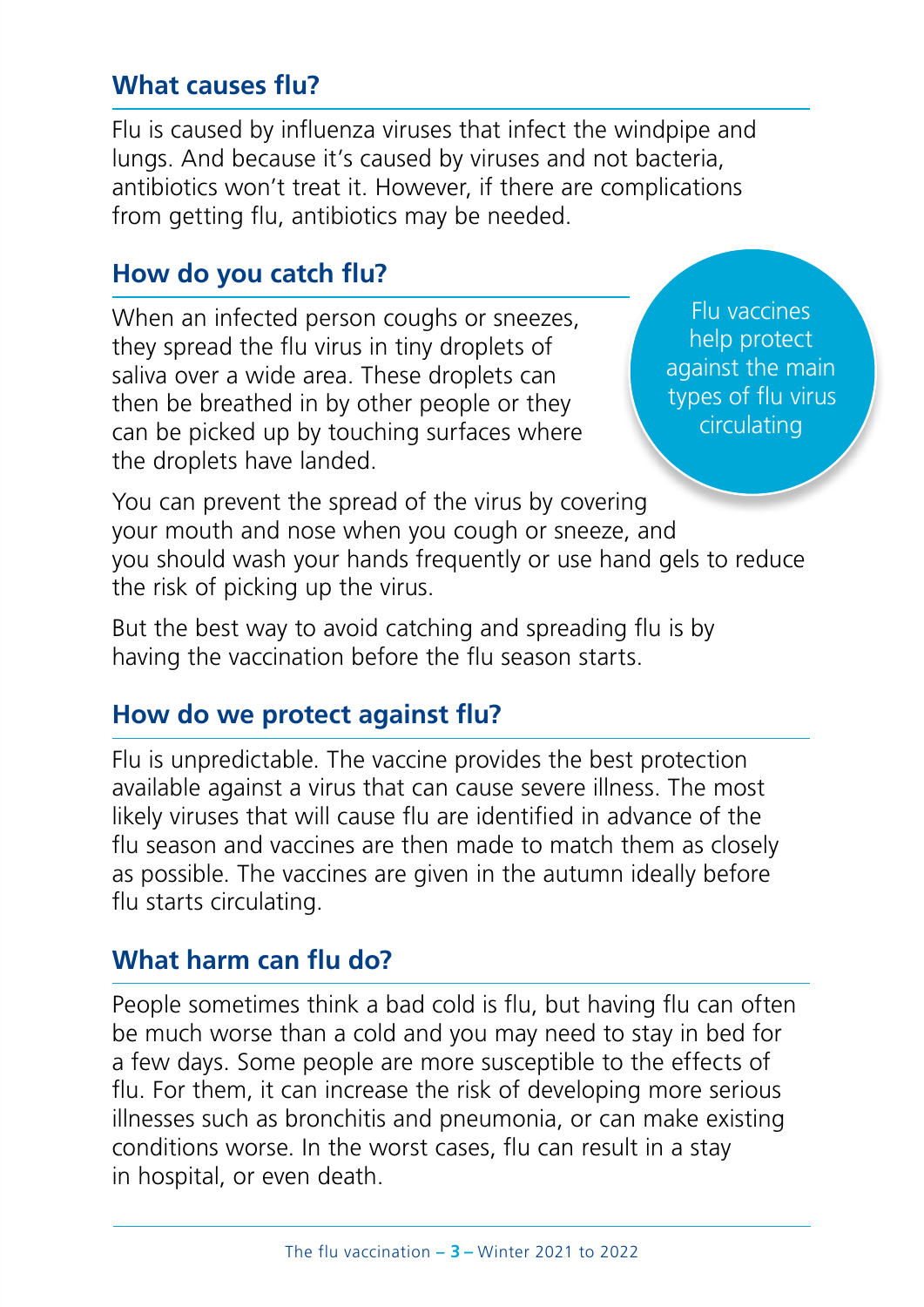## **Am I at increased risk from the effects of fu?**

Flu can affect anyone but if you have a long-term health condition the effects of fu can make it worse even if the condition is well managed and you normally feel well. You should have the free flu vaccine if you are:

• pregnant

or have a long term condition such as:

- a heart problem
- a chest complaint or serious breathing difficulties, including bronchitis, emphysema or some people with asthma
- a kidney disease
- lowered immunity due to disease or treatment (such as steroid medication or cancer treatment)
- liver disease
- had a stroke or a transient ischaemic attack (TIA)
- diabetes
- a neurological condition, eg multiple sclerosis (MS), cerebral palsy
- a learning disability
- a problem with your spleen, eg sickle cell disease, or you have had your spleen removed
- are seriously overweight (BMI of 40 and above)

This list of conditions isn't definitive. It's always an issue of clinical judgement. Your GP can assess you to take into account the risk of fu making any underlying illness you may have worse, as well as your risk of serious illness from fu itself.

## Visit [nhs.uk/fujab](http://nhs.uk/flujab) for further information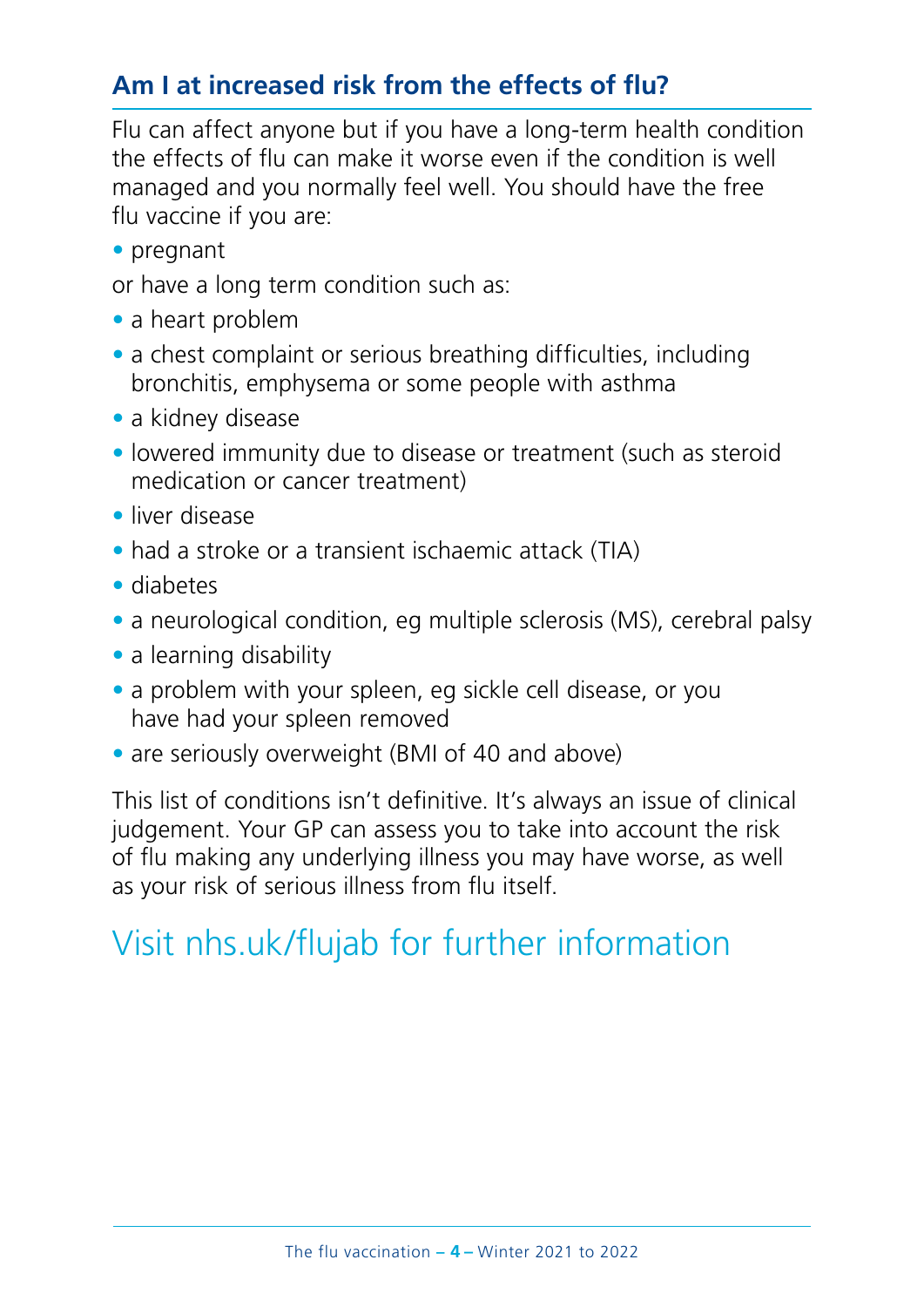## **Who should consider having a fu vaccination?**

All those who have any condition listed on page 4, or who are:

- aged 65 years or over
- living in a residential or nursing home
- the main carer of an older or disabled person
- a frontline health or social care worker
- pregnant (see the next section)
- children of a certain age (see page 7–8)

Those aged 50 to 64 years old will also be offered flu vaccination this year.



The flu vaccination **– 5 –** Winter 2021 to 2022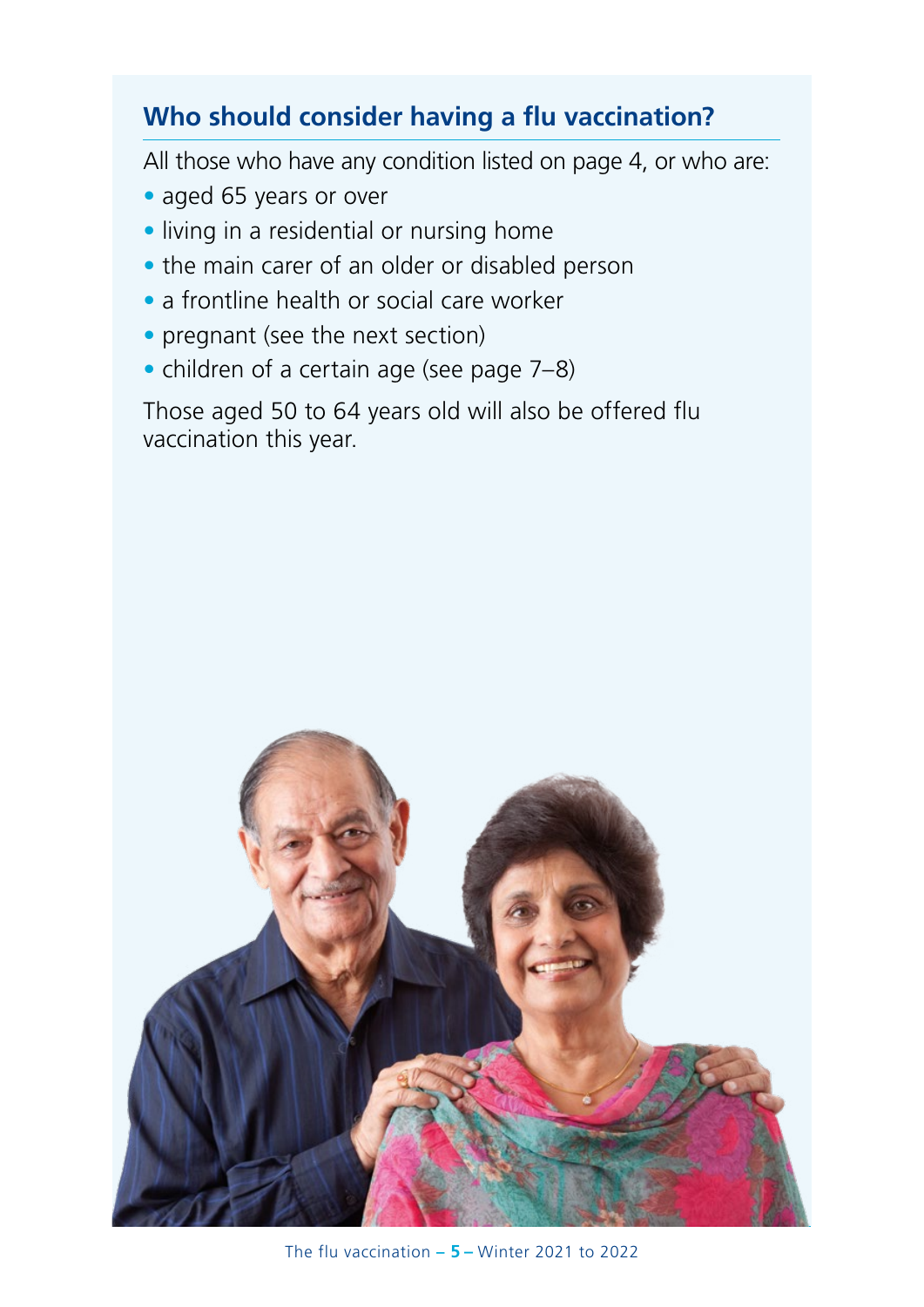# The flu vaccination for pregnant women



## **I am pregnant. Do I need a fu vaccination this year?**

Yes. Pregnancy alters how the body handles infections such as flu. Flu infection increases the chances of pregnant women and their babies needing intensive care.

All pregnant women should have the flu vaccine to protect themselves and their babies. The flu vaccine can be given safely at any stage of pregnancy, from conception onwards.

Pregnant women benefit from the flu vaccine because it can:

- reduce their risk of serious complications such as pneumonia, particularly in the later stages of pregnancy
- reduce the risk of miscarriage, the baby being stillborn or premature
- help protect their baby who will continue to have some immunity to flu during the first few months of their life
- reduce the chance of the mother passing infection to her new baby

## **I am pregnant and I think I may have fu. What should I do?**

If you have flu symptoms you should talk to your doctor urgently, because if you do have fu there is a prescribed medicine that might help (or reduce the risk of complications), but it needs to be taken as soon as possible after the symptoms appear.

**You can get the free flu vaccine from your GP, or it may also be available from your pharmacist or midwife.**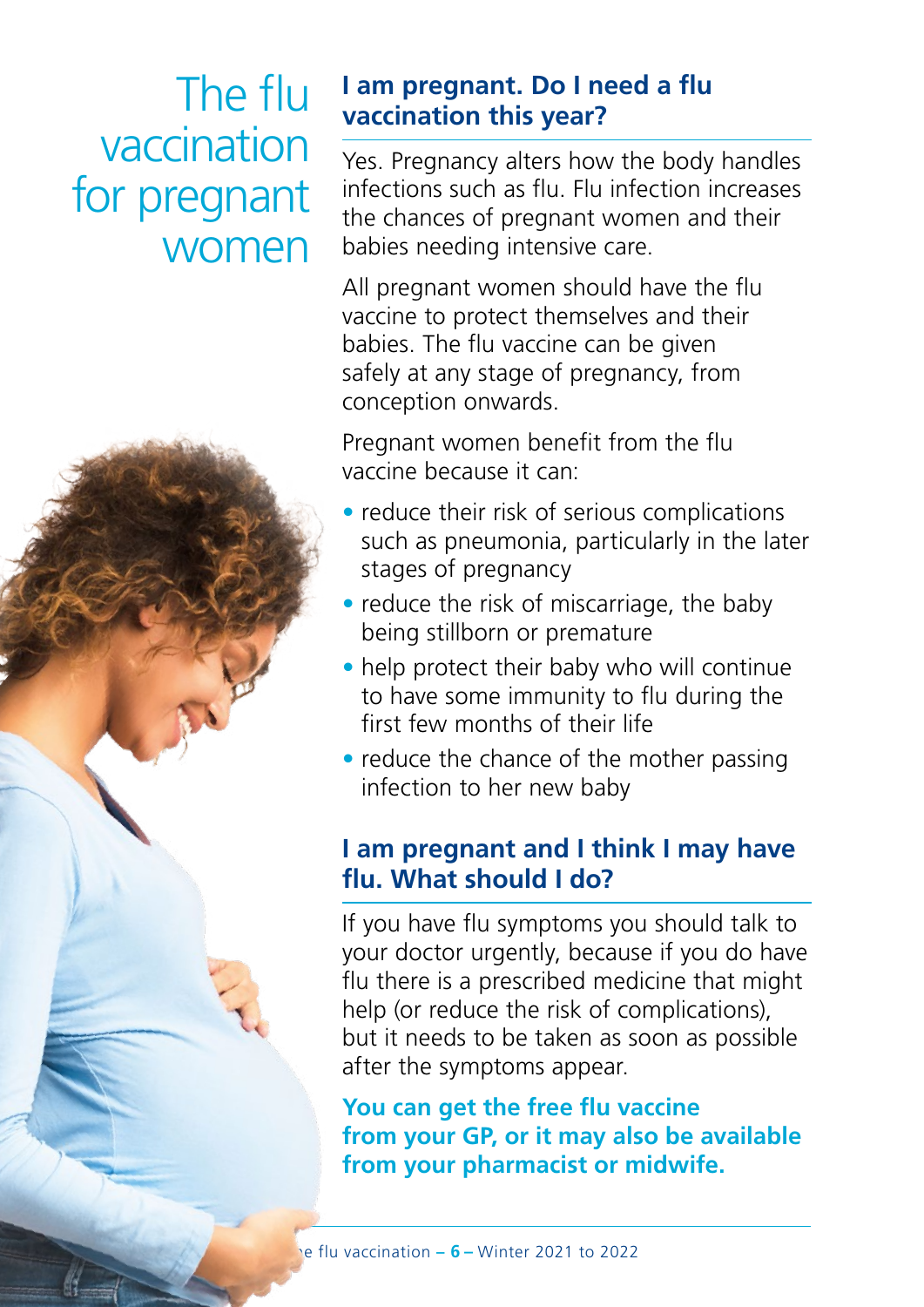## **What about my children? Do they need the vaccination?**

If you have a child over 6 months of age who has one of the conditions listed on page 4, they should have a flu vaccination. All these children are more likely to become severely ill if they catch fu, and it could make their existing condition worse. Talk to your GP about your child having the flu vaccination before the flu season starts.

The fu vaccine does not work well in babies under 6 months of age so it is not recommended. This is why it is so important that pregnant women have the vaccination – they will pass on some immunity to their baby that will protect them during the early months of their life.

Some other groups of children and young people are also being offered the fu vaccination. This is to help protect them against the disease and help reduce its spread both to other children, including their brothers or sisters, and, of course, their parents and grandparents. This will help you to avoid the need to take time off work because of flu or to look after your children with flu.

The children being offered the vaccine this year are:

- all 2 and 3 years of age on 31 August 2021
- all primary school-aged children
- all year 7 to year 11 secondary school-aged children
- children with a health condition that puts them at greater risk from flu

Children aged 2 and 3 years will be given the vaccination at their general practice usually by the practice nurse. School aged children and young people will be offered the fu vaccine in school. For most children, the vaccine will be given as a spray in each nostril. This is a very quick and painless procedure.

## For more information on children and fu vaccination see the NHS website information at [nhs.uk/child-fu.](https://www.nhs.uk/conditions/vaccinations/child-flu-vaccine/)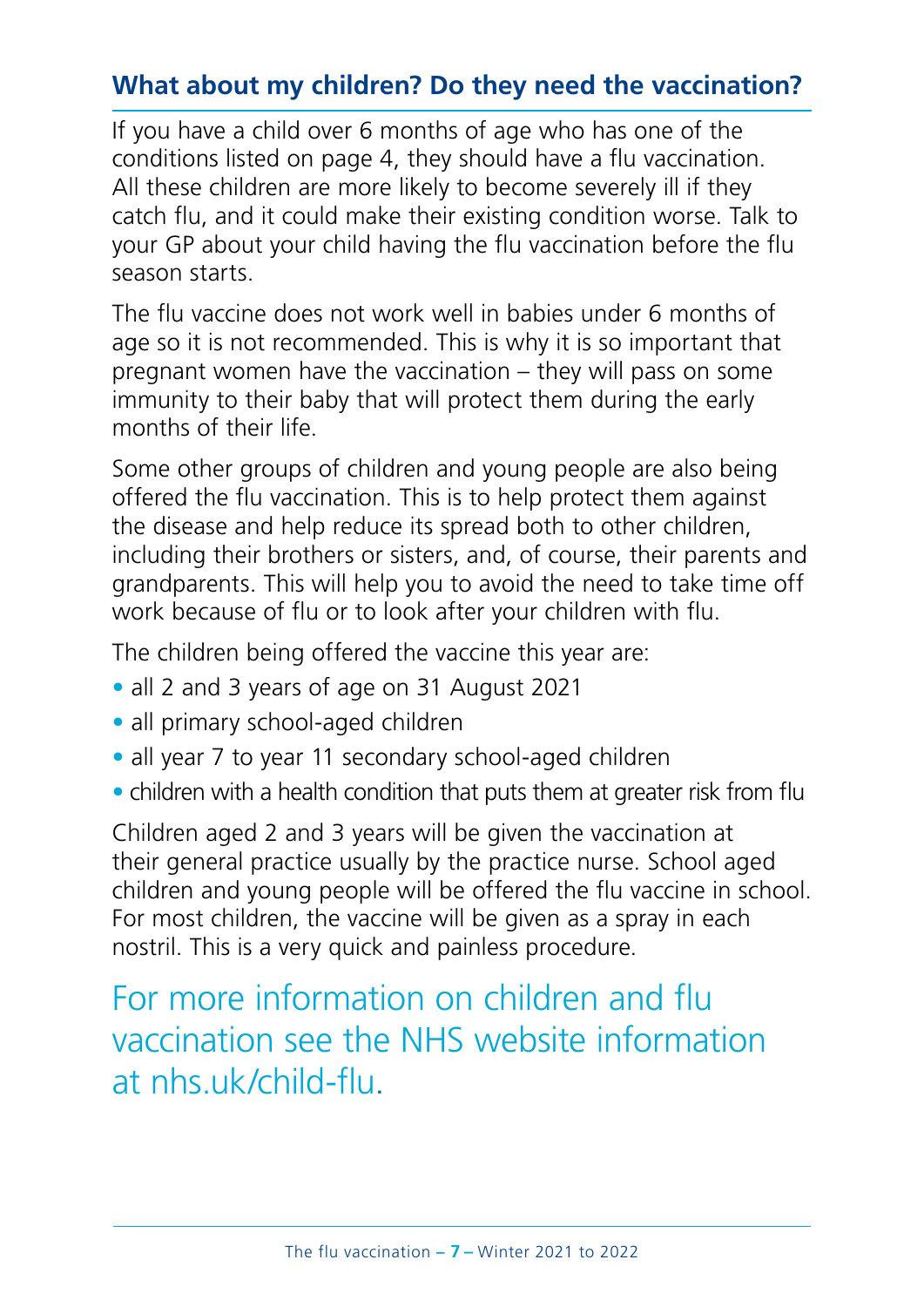## **Which type of fu vaccine should I have?**

There are several types of flu vaccine. You will be offered one that is most effective for you, depending upon your age, from the following:

- children aged 2 to 17 years old are offered a live vaccine as a nasal spray. The live viruses have been weakened so it cannot give you flu
- adults aged 18 to 64 years old are offered an injectable vaccine. It is an inactivated vaccine that does not contain any live viruses and cannot give you flu. There are different types available depending on how they were manufactured
- adults aged 65 years old and over are offered an injectable vaccine. It is an inactivated vaccine that does not contain any live viruses and cannot give you fu. Usually, you will be offered one that contains an adjuvant that helps the immune system create a stronger response to the vaccine. It is offered to people in this age group because as people age their immune system responds less well to vaccines

If your child is aged between 6 months and 2 years old and is in a high-risk group for flu, they will be offered an injected flu vaccine as the nasal spray is not licensed for children under the age of 2 years old. Some children over the age of 2 years who are in a high-risk group will also need to have an injected vaccine if the nasal spray vaccine is not suitable for them.

#### **Can the fu vaccine be given to my child at the same time as other vaccines?**

Yes. The flu vaccine can be given at the same time as all routine childhood vaccines. The vaccination can go ahead if your child has a minor illness such as a cold but may be delayed if your child has an illness that causes a fever.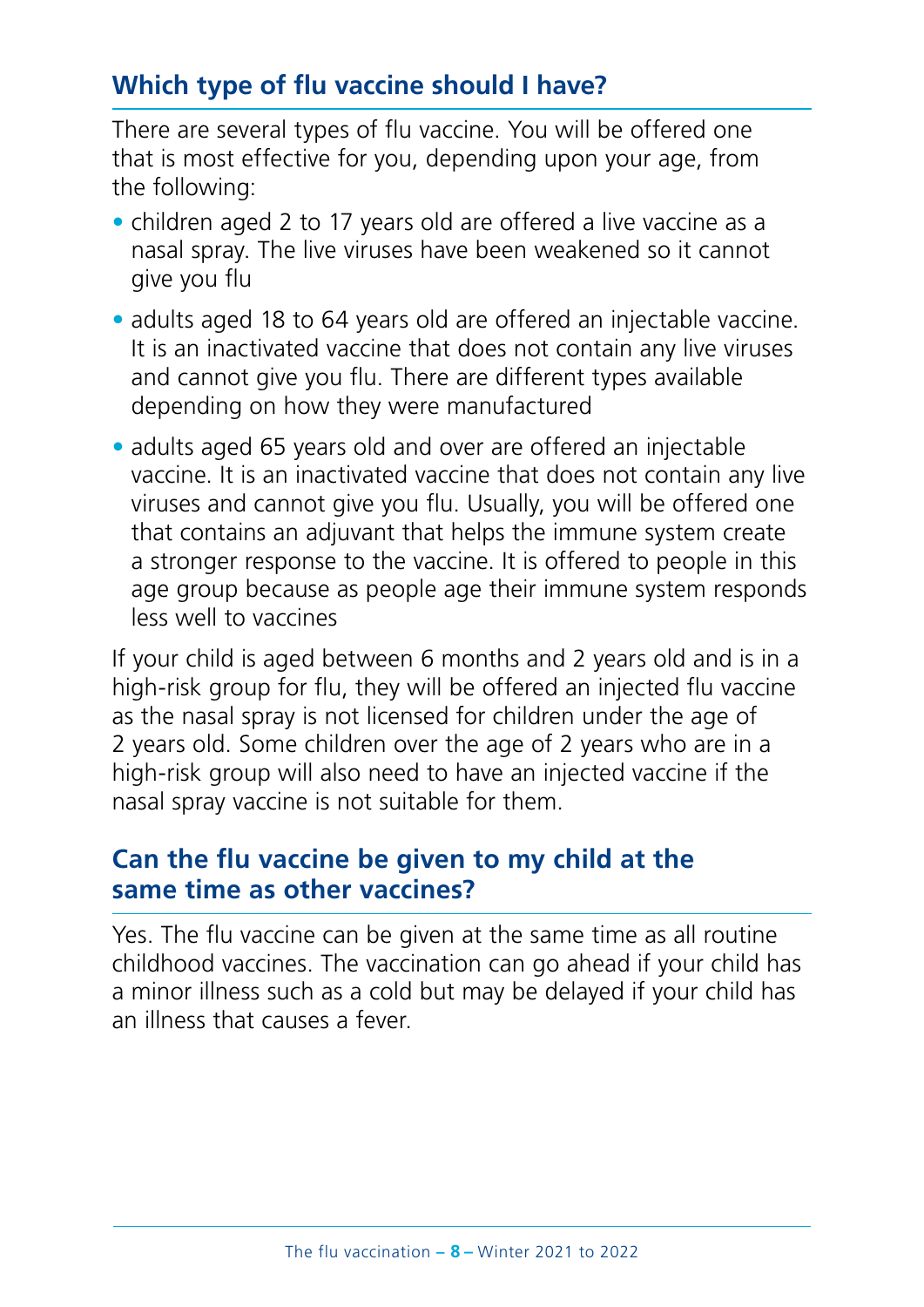## **Is there anyone who shouldn't have the vaccination?**

Almost everybody can have the vaccine, but you should not be vaccinated if you have ever had a serious allergy to the vaccine, or any of its ingredients. If you are allergic to eggs or have a condition that weakens your immune system, you may not be able to have certain types of fu vaccine – check with your GP. If you have a fever, the vaccination may be delayed until you are better.

## **What about my children?**

Children may not be able to have the nasal vaccine if they:

- are currently wheezy or have been wheezy in the past 72 hours, they should be offered a suitable injected flu vaccine to avoid a delay in protection
- have needed intensive care due
	- to asthma or
	- egg allergic anaphylaxis

(Children in these two groups are recommended to seek the advice of their specialist and may need to have the nasal vaccine in hospital)

Not all flu vaccines are suitable for children. Please make sure that you discuss this with your nurse, GP or school immunisation team beforehand.

- have a condition, or are on treatment, that severely weakens their immune system or have someone in their household who needs isolation because they are severely immunosuppressed
- are allergic to any other components of the vaccine<sup>1</sup>
- have a condition that needs salicylate treatment

Also, children who have been vaccinated with the nasal spray should avoid close contact with people with very severely weakened immune systems for around 2 weeks following vaccination because there's an extremely remote chance that the vaccine virus may be passed to them.

<sup>[1]</sup> See the website at [www.medicines.org.uk/emc/product/3296/pil](http://www.medicines.org.uk/emc/product/3296/pil) for a list of the ingredients of the vaccine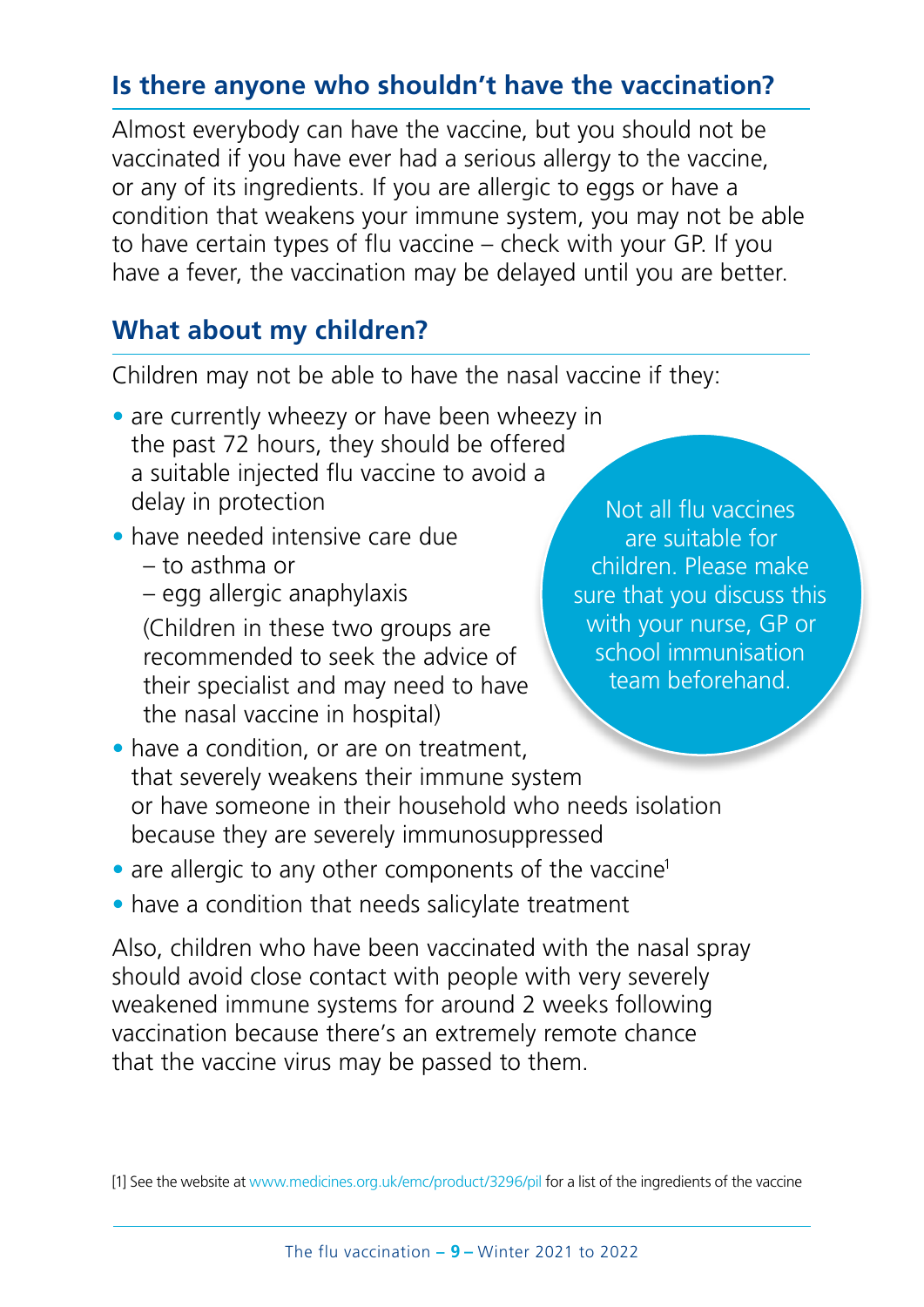## **Does the nasal vaccine contain gelatine derived from pigs (porcine gelatine)?**

Yes. The nasal vaccine contains a highly processed form of gelatine (porcine gelatine), which is used in a range of many essential medicines. The gelatine helps to keep the vaccine viruses stable so that the vaccine provides the best protection against fu.

The nasal vaccine is offered to children as it is more effective in the programme than the injected vaccine. This is because it is easier to administer and considered better at reducing the spread of fu to others, who may be more vulnerable to the complications of fu.

However, if your child is at high risk from fu due to one or more medical conditions or treatments and can't have the nasal fu vaccine they should have the flu vaccine by injection.

For those who may not accept the use of porcine gelatine in medical products, an alternative injectable vaccine is available this year. You should discuss your options with your nurse or doctor.

## **Will I get any side effects?**

Side effects of the nasal vaccine may commonly include a runny or blocked nose, headache, tiredness and some loss of appetite. Those having the injected vaccine may get a sore arm at the site of the injection, a low grade fever and aching muscles for a day or two after the vaccination. Serious side effects with either vaccine are uncommon.

## **Will the fu vaccine protect me completely?**

Because the flu virus can change from year to year there is always a risk that the vaccine does not match the circulating virus. During the last 10 years the vaccine has generally been a good match for the circulating strains.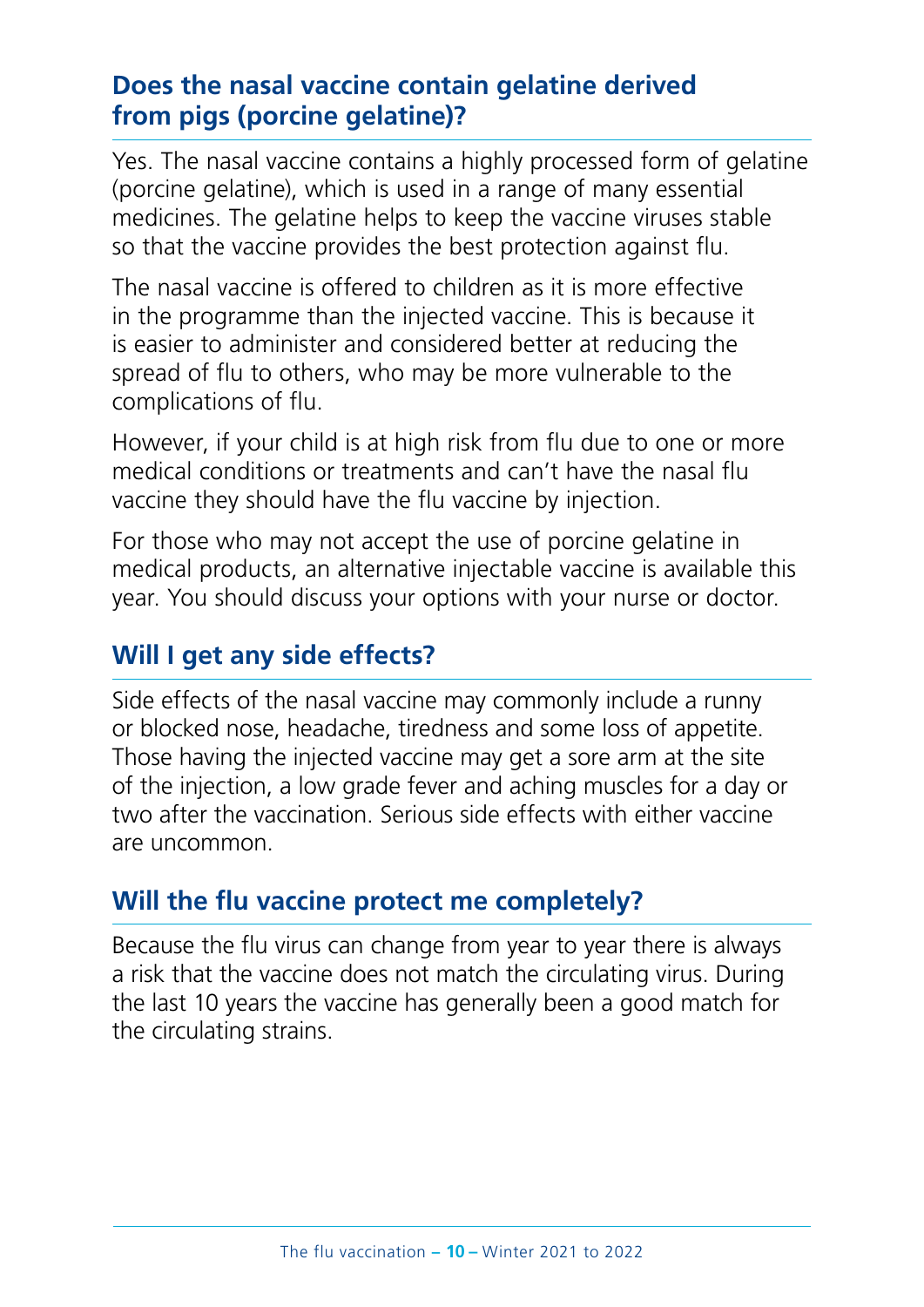## **How long will I be protected for?**

The vaccine should provide protection throughout the current fu season.

## **What do I need to do now?**

If you belong to one of the groups mentioned in this leaflet, it's important that you have your flu vaccination.

Speak to your GP or practice nurse, or alternatively your local pharmacist, to book a vaccination appointment and get the best possible protection. For pregnant women, the vaccine may also be available through maternity services. The flu vaccine is free. So make an appointment to receive the vaccine.

Organisations wishing to protect their employees against flu (unless) they are at risk) will need to make arrangements for the vaccinations to be given through their occupational health departments. These vaccinations are not available on the NHS and will have to be paid for by the employer.

If you are a frontline health or social care worker, find out what arrangements have been made at your workplace for providing fu vaccination. It's important that you get protected.